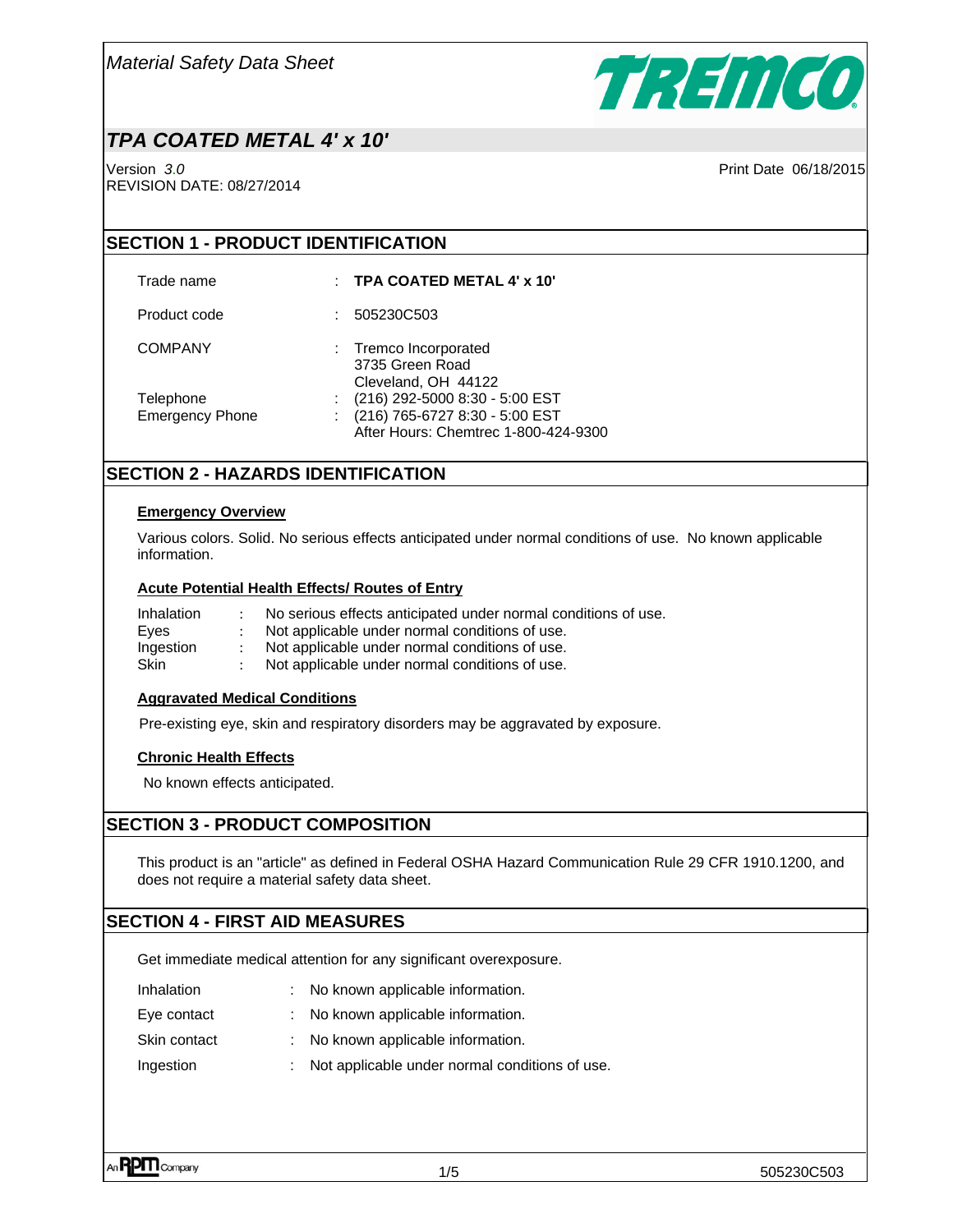

# *TPA COATED METAL 4' x 10'*

Version *3*.*0* Print Date 06/18/2015 REVISION DATE: 08/27/2014

## **SECTION 5 - FIRE FIGHTING MEASURES**

Flash point  $\qquad \qquad : \qquad$  Not available.

- Method : Not available.
- Burning rate : Non-flammable solid Lower explosion limit : Not available.
- Upper explosion limit : Not available.
- Autoignition temperature : Not available.
- Extinguishing media : This product is not expected to burn under normal conditions of use.

Hazardous combustion

: Not available.

# **SECTION 6 - ACCIDENTAL RELEASE MEASURES**

Not Applicable

products

## **SECTION 7 - HANDLING AND STORAGE**

Store under normal warehouse conditions.

# **SECTION 8 - EXPOSURE CONTROLS / PERSONAL PROTECTION**

### **Personal protection equipment**

| Respiratory protection | : Not required under normal conditions of use. |
|------------------------|------------------------------------------------|
| Hand protection        | : Protect hands with impervious gloves.        |
| Eye protection         | : Wear appropriate eye protection.             |
| Hygiene measures       | : None.                                        |
| Engineering measures   | Not required under normal conditions of use.   |

### **Exposure Limits**

No known components with exposure limits.

## **SECTION 9 - PHYSICAL AND CHEMICAL PROPERTIES**

| Form          |                 | Solid                       |
|---------------|-----------------|-----------------------------|
| Color         |                 | $\therefore$ Various colors |
| Odor          |                 | <b>None</b>                 |
| pН            |                 | Not available.              |
|               | Vapour pressure | Not available.              |
| Vapor density |                 | Not available.              |
|               |                 |                             |

R**PM** Company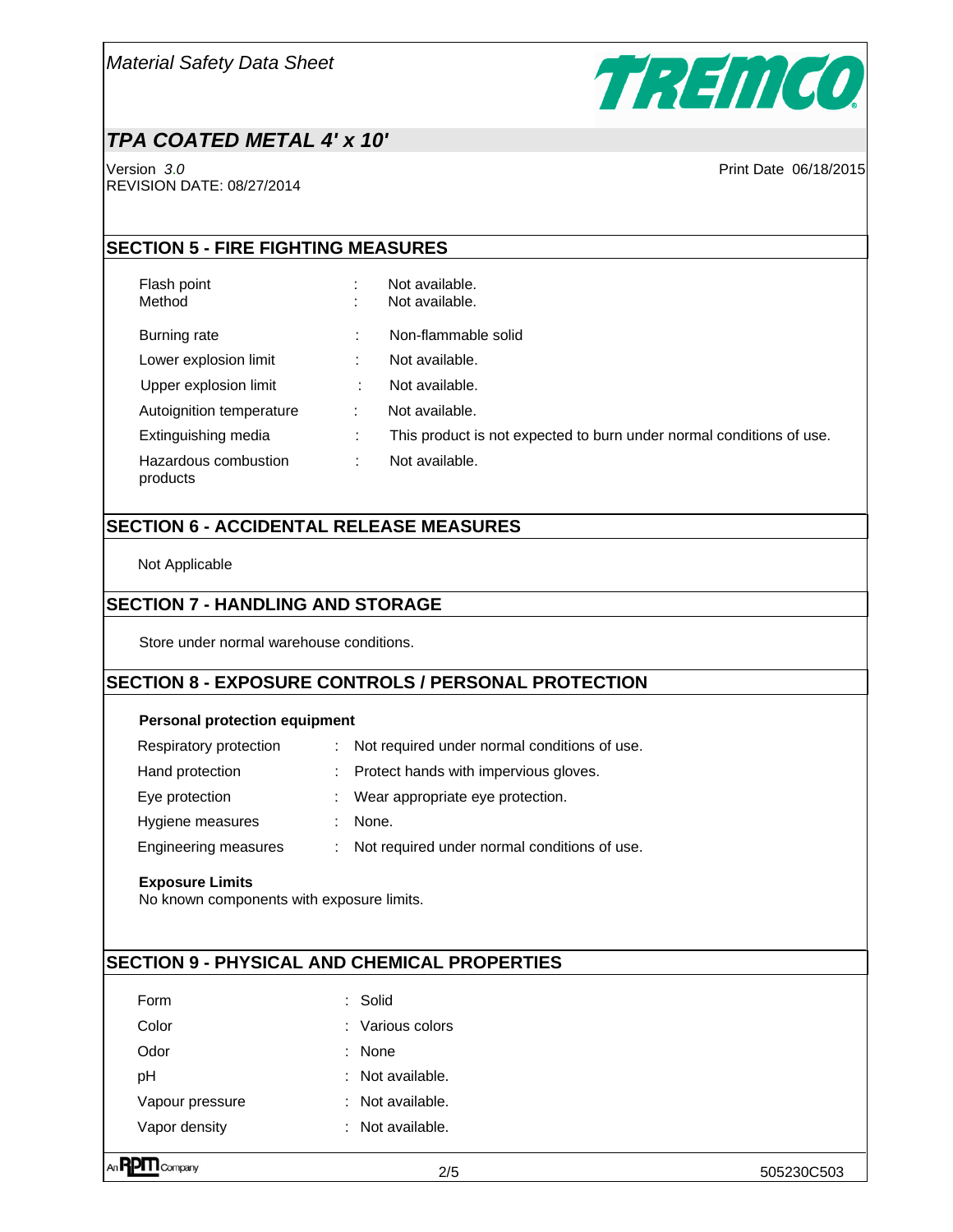

# *TPA COATED METAL 4' x 10'*

Version *3*.*0* Print Date 06/18/2015 REVISION DATE: 08/27/2014

| Melting point/range     | : Not available. |
|-------------------------|------------------|
| Freezing point          | Not available.   |
| Boiling point/range     | : Not available. |
| Water solubility        | Insoluble        |
| <b>Specific Gravity</b> | $\therefore$ 1   |
| % Volatile Weight       | $: 0\%$          |

### **SECTION 10 - REACTIVITY / STABILITY**

| Substances to avoid      | : Not Applicable. |
|--------------------------|-------------------|
| Stability                | : Not Applicable  |
| Hazardous polymerization | : Not Applicable  |

## **SECTION 11 - TOXICOLOGICAL INFORMATION**

No Data Available

### **SECTION 12 - ECOLOGICAL INFORMATION**

No Data Available

### **SECTION 13 - DISPOSAL CONSIDERATIONS**

Disposal Method : Waste not regulated under RCRA. Dispose of in compliance with state and local regulations.

## **SECTION 14 - TRANSPORTATION / SHIPPING DATA**

### **CFR / DOT:**

Not Regulated

### **TDG:**

Not Regulated

### **IMDG:**

Not Regulated

 $\eta$ **PM** Company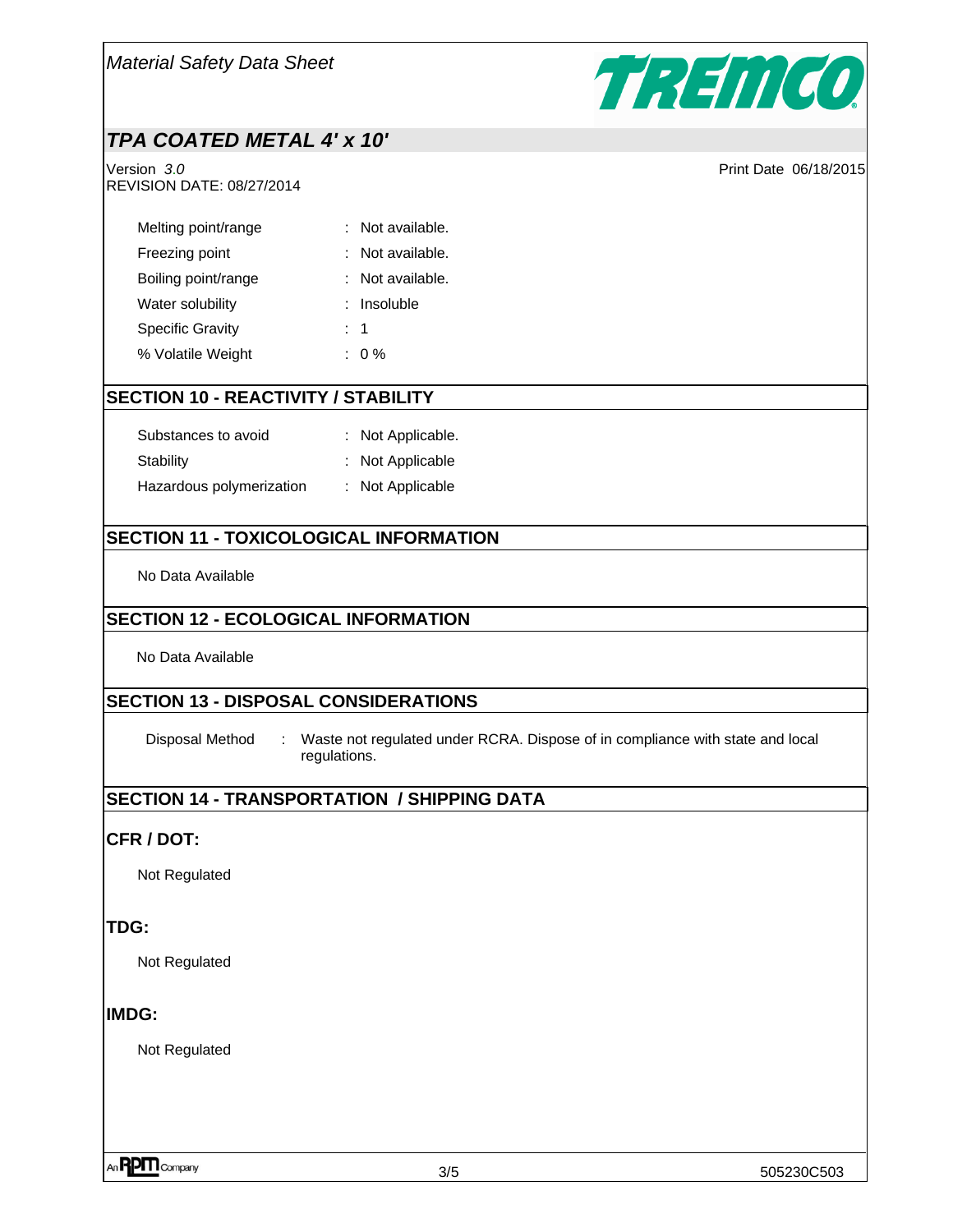

# *TPA COATED METAL 4' x 10'*

Version *3*.*0* Print Date 06/18/2015 REVISION DATE: 08/27/2014

## **SECTION 15 - REGULATORY INFORMATION**

#### **North American Inventories:**

#### **U.S. Federal Regulations:**

| SARA 313 Components                               | ÷ |                                                                                                                                                              |
|---------------------------------------------------|---|--------------------------------------------------------------------------------------------------------------------------------------------------------------|
| <b>OSHA Hazardous</b><br>Components               |   | This product is an "article" as defined in Federal OSHA Hazard<br>Communication Rule 29 CFR 1910.1200, and does not require a material<br>safety data sheet. |
| Regulatory VOC (less water and<br>exempt solvent) |   | : $0$ g/l                                                                                                                                                    |
| VOC Method 310                                    |   | 0.00%                                                                                                                                                        |

#### **U.S. State Regulations:**

Components under California Proposition 65:

WARNING! Contains chemicals known to the State of California to cause cancer, birth defects and/or other reproductive harm

## **SECTION 16 - OTHER INFORMATION**

#### **HMIS Rating :**

| Health       |   |
|--------------|---|
| Flammability | O |
| Reactivity   |   |
| <b>PPE</b>   |   |
|              |   |

 $0 =$  Minimum  $1 =$ Slight  $2 =$ Moderate 3 = Serious  $4 =$  Severe

#### **Further information:**

For Industrial Use Only. Keep out of Reach of Children. The hazard information herein is offered solely for the consideration of the user, subject to their own investigation of compliance with applicable regulations, including the safe use of the product under every foreseeable condition.

#### **Prepared by: Rich Mikol**

#### **Legend**

| ACGIH - American Conference of Governmental Hygienists                            | PEL - Permissible Exposure Limit                    |
|-----------------------------------------------------------------------------------|-----------------------------------------------------|
| CERCLA - Comprehensive Environmental Response, Compensation, and<br>Liability Act | RCRA - Resource Conservation and Recovery Act       |
| DOT - Department of Transportation                                                | RTK - Right To Know                                 |
| DSL - Domestic Substance List                                                     | SARA - Superfund Amendments and Reauthorization Act |
| <b>EPA - Environmental Protection Agency</b>                                      | STEL - Short Term Exposure Limit                    |
| HMIS - Hazardous Materials Information System                                     | TLV - Threshold Limit Value                         |
| IARC - International Agency for Research on Cancer                                | <b>TSCA - Toxic Substances Control Act</b>          |
| MSHA - Mine Safety Health Administration                                          | <b>TWA - Time Weighted Average</b>                  |
| NDSL - Non-Domestic Substance List                                                | V - Volume                                          |
|                                                                                   |                                                     |